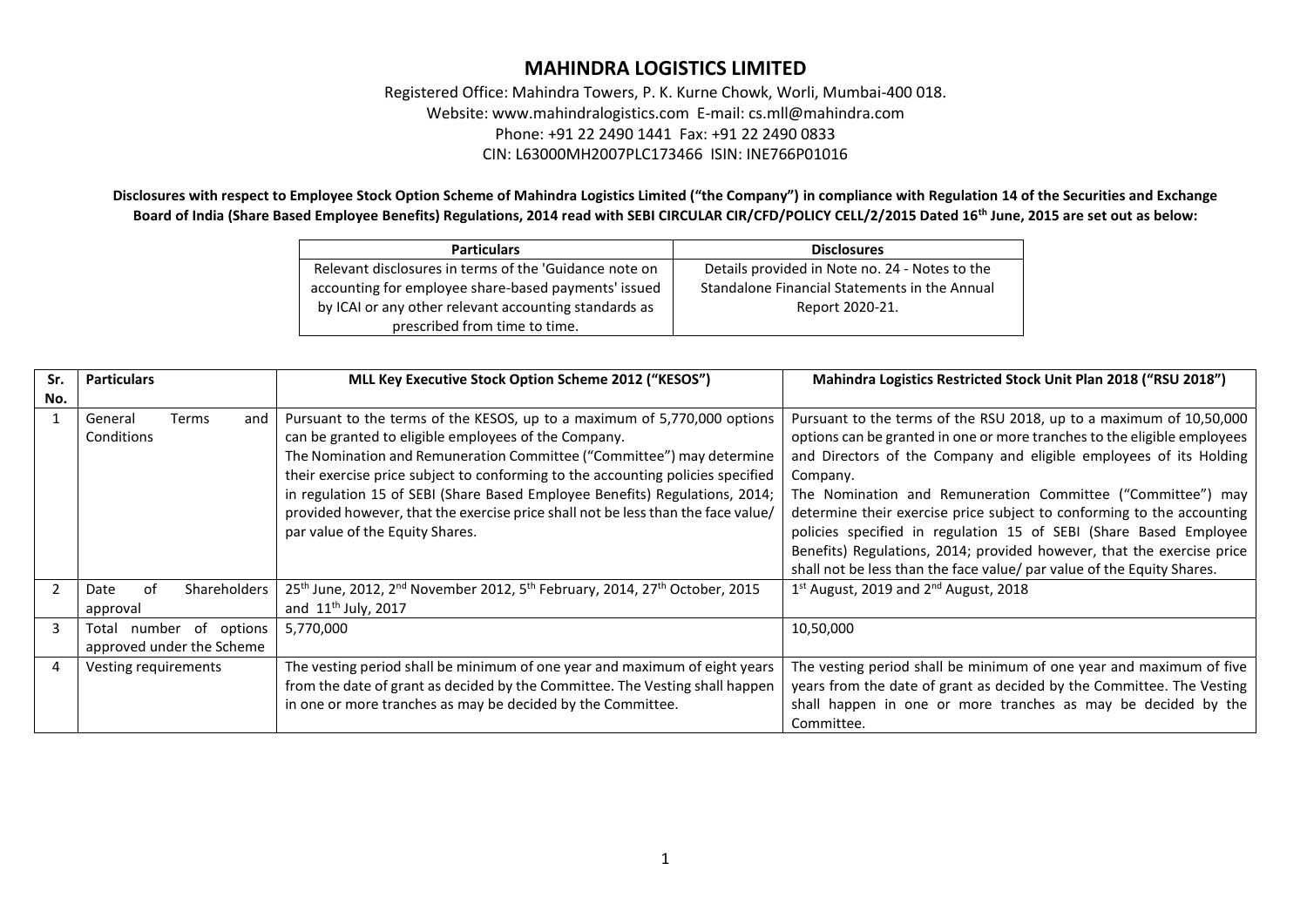Registered Office: Mahindra Towers, P. K. Kurne Chowk, Worli, Mumbai-400 018.

Website: www.mahindralogistics.com E-mail: cs.mll@mahindra.com

Phone: +91 22 2490 1441 Fax: +91 22 2490 0833

CIN: L63000MH2007PLC173466 ISIN: INE766P01016

| Sr.            | <b>Particulars</b>              |                                     |                  | MLL Key Executive Stock Option Scheme 2012 ("KESOS")            |                                                   |         |                                                                                         |         | Mahindra Logistics Restricted Stock Unit Plan 2018 |                                                               |         |
|----------------|---------------------------------|-------------------------------------|------------------|-----------------------------------------------------------------|---------------------------------------------------|---------|-----------------------------------------------------------------------------------------|---------|----------------------------------------------------|---------------------------------------------------------------|---------|
| No.            |                                 |                                     |                  |                                                                 |                                                   |         |                                                                                         |         |                                                    | ("RSU 2018")                                                  |         |
| 5              | Exercise<br>Price or Pricing    |                                     |                  |                                                                 |                                                   |         | Fair market value as determined by Category 1 Merchant Banker registered under the SEBI |         |                                                    | Face value of the equity shares of the Company i.e. Rs. 10/-. |         |
|                | formula                         | Merchant Bankers Regulations, 1992. |                  |                                                                 |                                                   |         |                                                                                         |         |                                                    |                                                               |         |
| 6              | Maximum term of options         |                                     |                  | Eight years from the date of grant as decided by the Committee. |                                                   |         | Five years from the date of grant as decided by the Committee.                          |         |                                                    |                                                               |         |
|                | granted                         |                                     |                  |                                                                 |                                                   |         |                                                                                         |         |                                                    |                                                               |         |
| $\overline{7}$ | Source of shares (primary,      |                                     |                  |                                                                 | Primary                                           |         |                                                                                         |         |                                                    | Primary                                                       |         |
|                | secondary or combination)       |                                     |                  |                                                                 |                                                   |         |                                                                                         |         |                                                    |                                                               |         |
| 8              | Variation in terms of options   | 2014-15                             | 2015-16          | 2016-17                                                         | 2017-18                                           | 2018-19 | 2019-20                                                                                 | 2020-21 | 2018-19                                            | 2019-20                                                       | 2020-21 |
|                |                                 | Nil                                 | Change           | Change in                                                       | Nil                                               | Nil     | Nil                                                                                     | Nil     | Nil                                                | Change in vesting                                             | Nil     |
|                |                                 |                                     | in               | vesting                                                         |                                                   |         |                                                                                         |         |                                                    | conditions                                                    |         |
|                |                                 |                                     | vesting          | period*                                                         |                                                   |         |                                                                                         |         |                                                    |                                                               |         |
|                |                                 |                                     | period*          |                                                                 |                                                   |         |                                                                                         |         |                                                    |                                                               |         |
| 9              | Method used to account for      | Intrinsic                           | <b>Intrinsic</b> | Fair Value                                                      | Fair Value                                        | Fair    | <b>Fair Value</b>                                                                       | Fair    | Fair Value                                         |                                                               |         |
|                | ESOP - Intrinsic or fair value  | value                               | Value**          |                                                                 |                                                   | Value   |                                                                                         | Value   |                                                    |                                                               |         |
| 10             | Where the Company opts for      | Nil                                 | Nil              |                                                                 |                                                   |         | The Company follows the Fair Market Value (based on Black                               |         |                                                    | The Company follows the Fair Market Value (based on Black     |         |
|                | expensing of options using      |                                     |                  |                                                                 |                                                   |         | Scholes valuation model) of the stock options as on the date of                         |         |                                                    | Scholes valuation model) of the stock options as on the date  |         |
|                | the intrinsic value of options, |                                     |                  |                                                                 | grant for calculating employee compensation cost. |         |                                                                                         |         |                                                    | of grant for calculating employee compensation cost.          |         |
|                | the difference, between the     |                                     |                  |                                                                 |                                                   |         |                                                                                         |         |                                                    |                                                               |         |
|                | employee<br>compensation        |                                     |                  |                                                                 |                                                   |         |                                                                                         |         |                                                    |                                                               |         |
|                | cost so computed and the        |                                     |                  |                                                                 |                                                   |         |                                                                                         |         |                                                    |                                                               |         |
|                | compensation<br>employee        |                                     |                  |                                                                 |                                                   |         |                                                                                         |         |                                                    |                                                               |         |
|                | cost that shall have been       |                                     |                  |                                                                 |                                                   |         |                                                                                         |         |                                                    |                                                               |         |
|                | recognized if it had used the   |                                     |                  |                                                                 |                                                   |         |                                                                                         |         |                                                    |                                                               |         |
|                | fair value of the options shall |                                     |                  |                                                                 |                                                   |         |                                                                                         |         |                                                    |                                                               |         |
|                | be disclosed. The impact of     |                                     |                  |                                                                 |                                                   |         |                                                                                         |         |                                                    |                                                               |         |
|                | this difference on profits and  |                                     |                  |                                                                 |                                                   |         |                                                                                         |         |                                                    |                                                               |         |
|                | Earnings per share (EPS) of     |                                     |                  |                                                                 |                                                   |         |                                                                                         |         |                                                    |                                                               |         |
|                | the Company shall also be       |                                     |                  |                                                                 |                                                   |         |                                                                                         |         |                                                    |                                                               |         |
|                | disclosed                       |                                     |                  |                                                                 |                                                   |         |                                                                                         |         |                                                    |                                                               |         |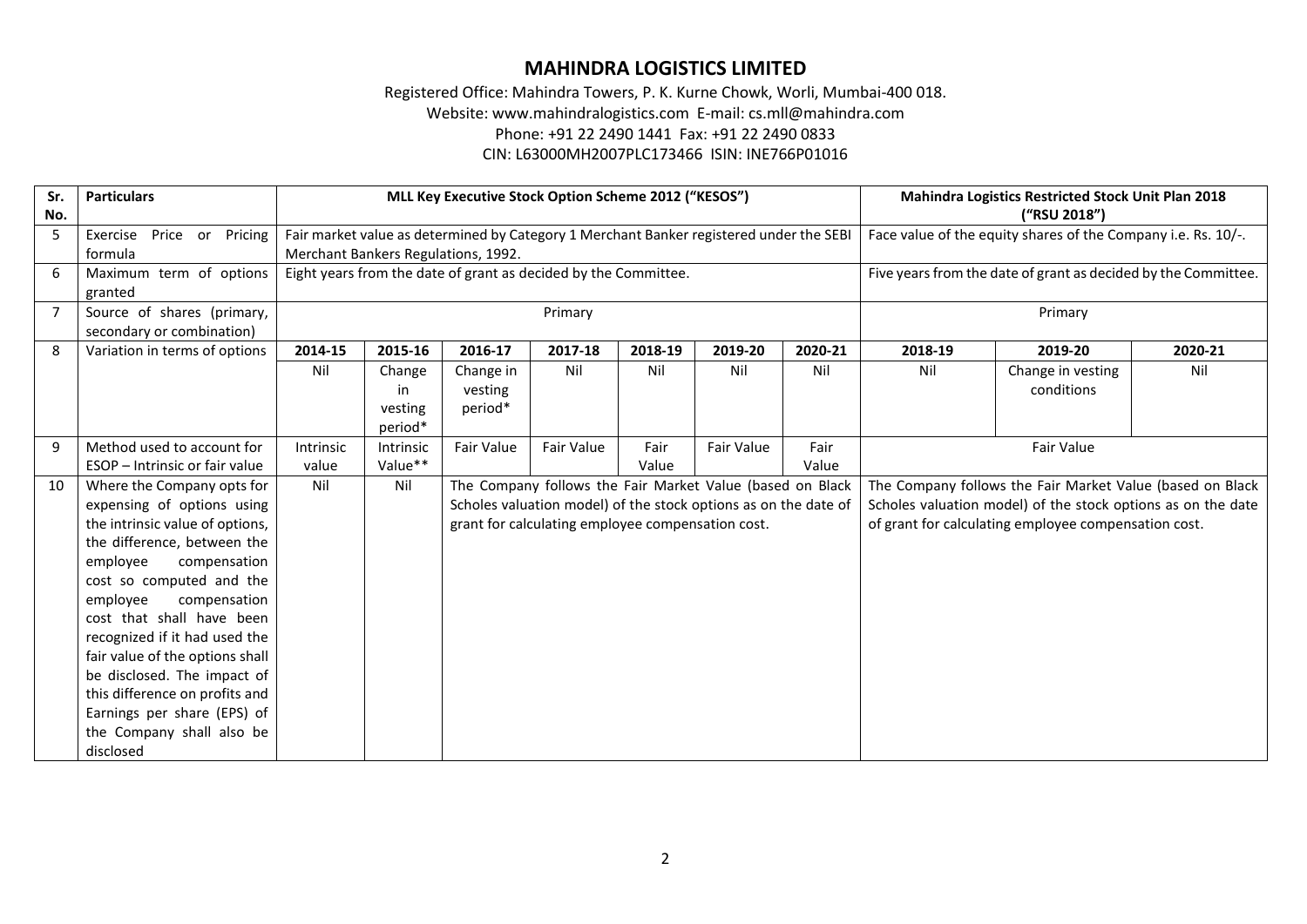Registered Office: Mahindra Towers, P. K. Kurne Chowk, Worli, Mumbai-400 018. Website: www.mahindralogistics.com E-mail: cs.mll@mahindra.com Phone: +91 22 2490 1441 Fax: +91 22 2490 0833 CIN: L63000MH2007PLC173466 ISIN: INE766P01016

| Sr.<br>No.     | <b>Particulars</b>                                                                                     |               | MLL Key Executive Stock Option Scheme 2012 ("KESOS") |           |                                       |                                                                     |                     |          |          | <b>Mahindra Logistics Restricted Stock Unit Plan 2018</b><br>("RSU 2018") |           |
|----------------|--------------------------------------------------------------------------------------------------------|---------------|------------------------------------------------------|-----------|---------------------------------------|---------------------------------------------------------------------|---------------------|----------|----------|---------------------------------------------------------------------------|-----------|
| 11             | Option movement during<br>the financial years:                                                         | 2014-15       | 2015-16                                              | 2016-17   | 2017-18                               | 2018-19                                                             | 2019-20             | 2020-21  | 2018-19  | 2019-20                                                                   | 2020-21   |
| a.             | of<br>options<br>Number<br>outstanding at the beginning<br>of the year                                 | 21,21,788     | 15,44,163                                            | 19,29,889 | 17,97,381                             | 4,59,360                                                            | 76,164              | 39,444   | Nil      | 613,484                                                                   | 6,69,794  |
| b.             | Number of options granted                                                                              | Nil           | 5,45,866                                             | 73,608    | 4,59,360                              | $Nil$ \$                                                            | $Nil$ $\frac{1}{2}$ | $Nil$ \$ | 6,13,484 | 180,313                                                                   | 256,483   |
|                | during the year                                                                                        |               |                                                      |           | (Net of options forfeited /cancelled) | Total options granted as on 31 <sup>st</sup> March, 2021: 56,46,564 |                     |          |          |                                                                           |           |
| c.             | of<br>Options<br>Number<br>forfeited/lapsed during the<br>year                                         | 1,42,148      | 1,60,140                                             | 2,06,116  | 1,10,501                              | 77,436                                                              | Nil                 | Nil      | Nil      | 71,151                                                                    | 135,098   |
| d.             | Number of Options vested<br>during the year                                                            | 4,42,459      | 3,78,257                                             | 3,74,260  | 9,34,363                              | 381,924                                                             | Nil                 | Nil      | Nil      | 123,349                                                                   | 139,043   |
| e.             | Number of Options exercised<br>during the year                                                         | 4,35,477      | Nil                                                  | Nil       | 16,86,880                             | 305,760                                                             | 36,720              | Nil      | Nil      | 52,852                                                                    | 133,084   |
| f <sub>r</sub> | Number of Shares arising as a<br>result of exercise of options                                         | 4,35,477      | Nil                                                  | Nil       | 16,86,880                             | 305,760                                                             | 36,720              | Nil      | Nil      | 52,852                                                                    | 133,084   |
| g.             | Money realised by exercise<br>of options (INR), if scheme is<br>implemented directly by the<br>Company | 11,730,619.76 | Nil                                                  | Nil       |                                       | 62,982,234.98 26,686,732.80                                         | 32,04,921.6         | Nil      | Nil      | 528,520                                                                   | 13,30,840 |
| h.             | Loan repaid by the trust<br>during the year from exercise<br>price received                            |               | Not Applicable                                       |           |                                       |                                                                     |                     |          |          |                                                                           |           |
| i.             | of<br>Number<br>options<br>outstanding at the end of the<br>year                                       | 15,44,163     | 19,29,889                                            | 17,97,381 | 4,59,360                              | 76,164                                                              | 39,444              | 39,444   | 6,13,484 | 6,69,794                                                                  | 658,095   |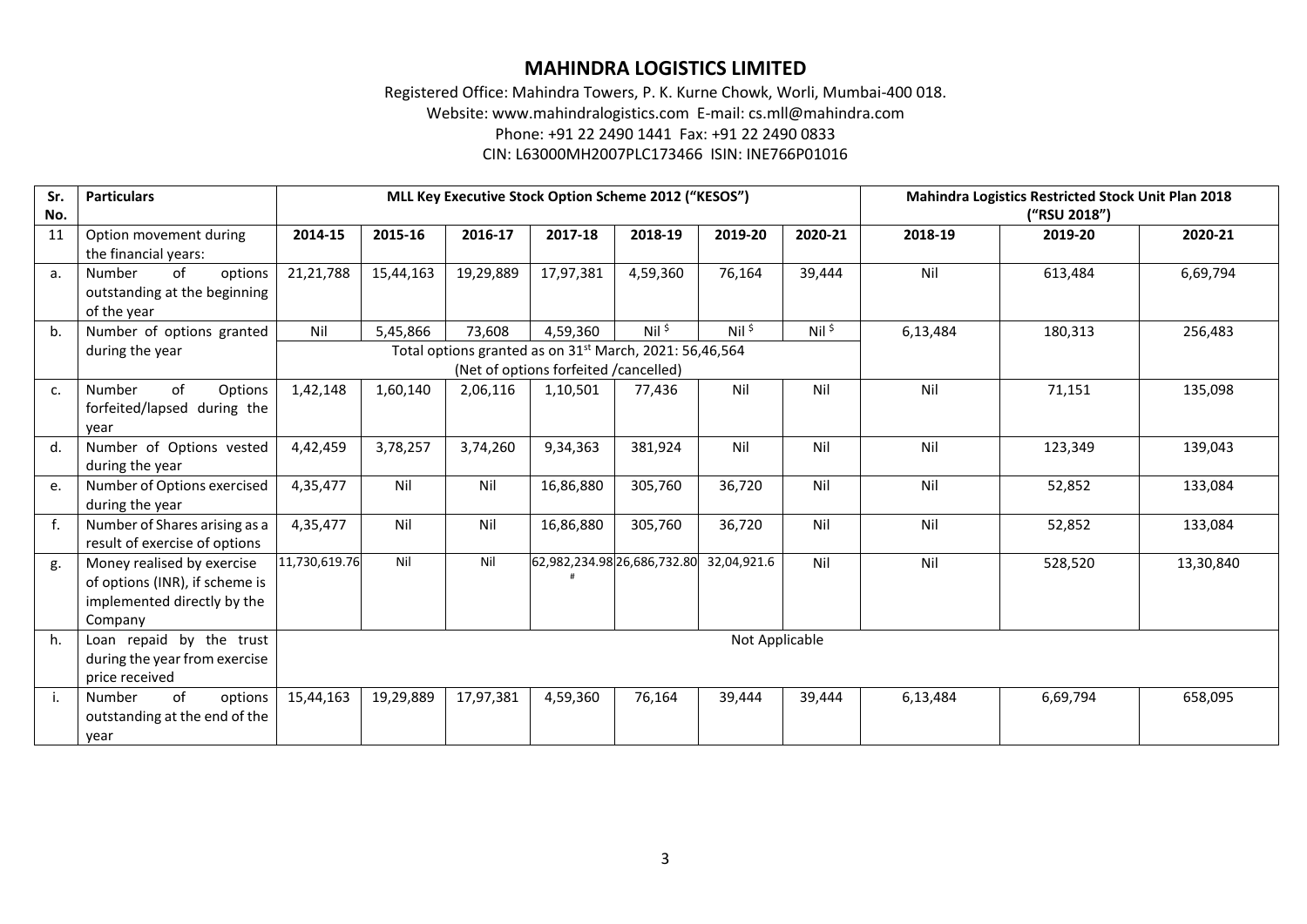Registered Office: Mahindra Towers, P. K. Kurne Chowk, Worli, Mumbai-400 018. Website: www.mahindralogistics.com E-mail: cs.mll@mahindra.com Phone: +91 22 2490 1441 Fax: +91 22 2490 0833 CIN: L63000MH2007PLC173466 ISIN: INE766P01016

#### **Sr. No. Particulars MLL Key Executive Stock Option Scheme 2012 ("KESOS") Mahindra Logistics Restricted Stock Unit Plan 2018 ("RSU 2018")** j. Number of options exercisable at the end of the year 6,982 3,85,239 7,59,499 NIL 76,164 39,444 39,444 NIL 70,497 5,959 12 Weighted average exercise prices and the weighted average fair values of options whose exercise price either equals or exceeds or is less than the market price of the stock Not Applicable Form  $\sim$  For details, refer Note. 4 13 Employee wise details of options granted to a. Senior Managerial Personnel (including Key Managerial Personnel) For details, refer Note 1 below For details, refer Note 5 below b. Any other employee who receives a grant in any one year of option amounting to 5% or more of options granted during that year For details, refer Note 2 below Nill Nill and Section 2 and Nill Albert 2 and Nill Albert 2 and Nill Albert 2 and Nill Albert 2 and Nill Albert 2 and Nill Albert 2 and Nill Albert 2 and Nill Albert 2 and Nill Albert 2 and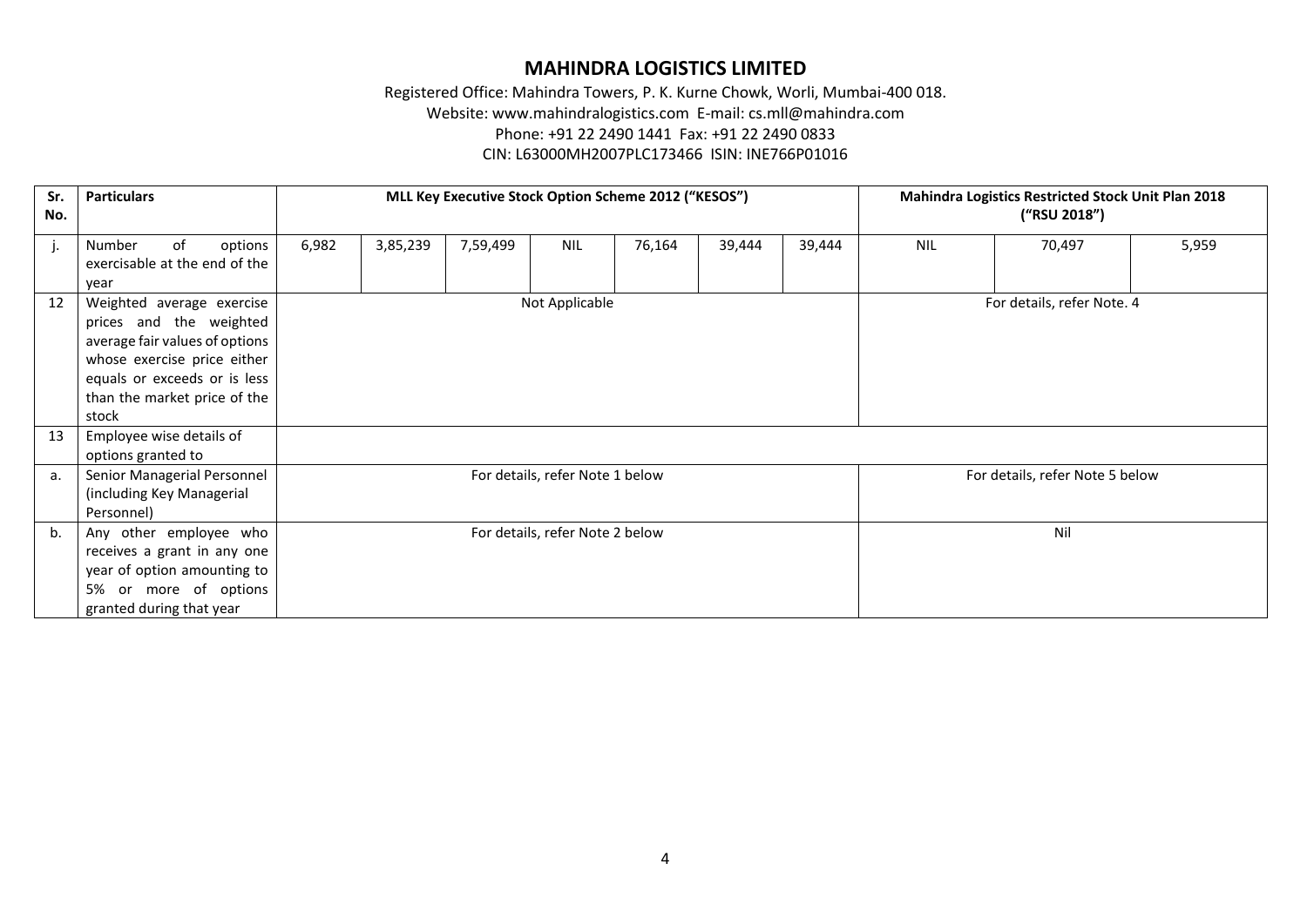Registered Office: Mahindra Towers, P. K. Kurne Chowk, Worli, Mumbai-400 018. Website: www.mahindralogistics.com E-mail: cs.mll@mahindra.com Phone: +91 22 2490 1441 Fax: +91 22 2490 0833 CIN: L63000MH2007PLC173466 ISIN: INE766P01016

| Sr. | <b>Particulars</b>            |      |      |      | MLL Key Executive Stock Option Scheme 2012 ("KESOS") |       |      |      |       | <b>Mahindra Logistics Restricted Stock Unit Plan 2018</b> |      |
|-----|-------------------------------|------|------|------|------------------------------------------------------|-------|------|------|-------|-----------------------------------------------------------|------|
| No. |                               |      |      |      |                                                      |       |      |      |       | ("RSU 2018")                                              |      |
| c.  | Identified employees who      |      |      |      | Nil                                                  |       |      |      |       | Nil                                                       |      |
|     | were granted options, during  |      |      |      |                                                      |       |      |      |       |                                                           |      |
|     | any one year, equal to or     |      |      |      |                                                      |       |      |      |       |                                                           |      |
|     | exceeding 1% of the issued    |      |      |      |                                                      |       |      |      |       |                                                           |      |
|     | capital<br>(excluding         |      |      |      |                                                      |       |      |      |       |                                                           |      |
|     | outstanding warrants and      |      |      |      |                                                      |       |      |      |       |                                                           |      |
|     | conversions) of the company   |      |      |      |                                                      |       |      |      |       |                                                           |      |
|     | at the time of grant;         |      |      |      |                                                      |       |      |      |       |                                                           |      |
| 14  | Diluted EPS pursuant to issue | 6.77 | 5.45 | 6.51 | 8.78                                                 | 11.80 | 7.68 | 3.33 | 11.80 | 7.68                                                      | 3.33 |
|     | of shares on exercise of      |      |      |      |                                                      |       |      |      |       |                                                           |      |
|     | calculated<br>option<br>in    |      |      |      |                                                      |       |      |      |       |                                                           |      |
|     | accordance with Accounting    |      |      |      |                                                      |       |      |      |       |                                                           |      |
|     | Standard (AS) 20 / IND AS 33  |      |      |      |                                                      |       |      |      |       |                                                           |      |
|     | 'Earnings Per Share'          |      |      |      |                                                      |       |      |      |       |                                                           |      |
| 15  | A description of the method   |      |      |      | Refer Note 3                                         |       |      |      |       | Refer Note 3                                              |      |
|     | and significant assumptions   |      |      |      |                                                      |       |      |      |       |                                                           |      |
|     | used during the following     |      |      |      |                                                      |       |      |      |       |                                                           |      |
|     | years to estimate the fair    |      |      |      |                                                      |       |      |      |       |                                                           |      |
|     | values of options, including  |      |      |      |                                                      |       |      |      |       |                                                           |      |
|     | weighted<br>average           |      |      |      |                                                      |       |      |      |       |                                                           |      |
|     | information:                  |      |      |      |                                                      |       |      |      |       |                                                           |      |
| a.  | <b>Share Price</b>            |      |      |      | Refer Note 3                                         |       |      |      |       | Refer Note 3                                              |      |
| b.  | <b>Exercise Price</b>         |      |      |      |                                                      |       |      |      |       |                                                           |      |
| c.  | <b>Expected volatility</b>    |      |      |      |                                                      |       |      |      |       |                                                           |      |
| d.  | <b>Expected Option Life</b>   |      |      |      |                                                      |       |      |      |       |                                                           |      |
| e.  | Expected dividend             |      |      |      |                                                      |       |      |      |       |                                                           |      |
| f.  | Risk free interest rate       |      |      |      |                                                      |       |      |      |       |                                                           |      |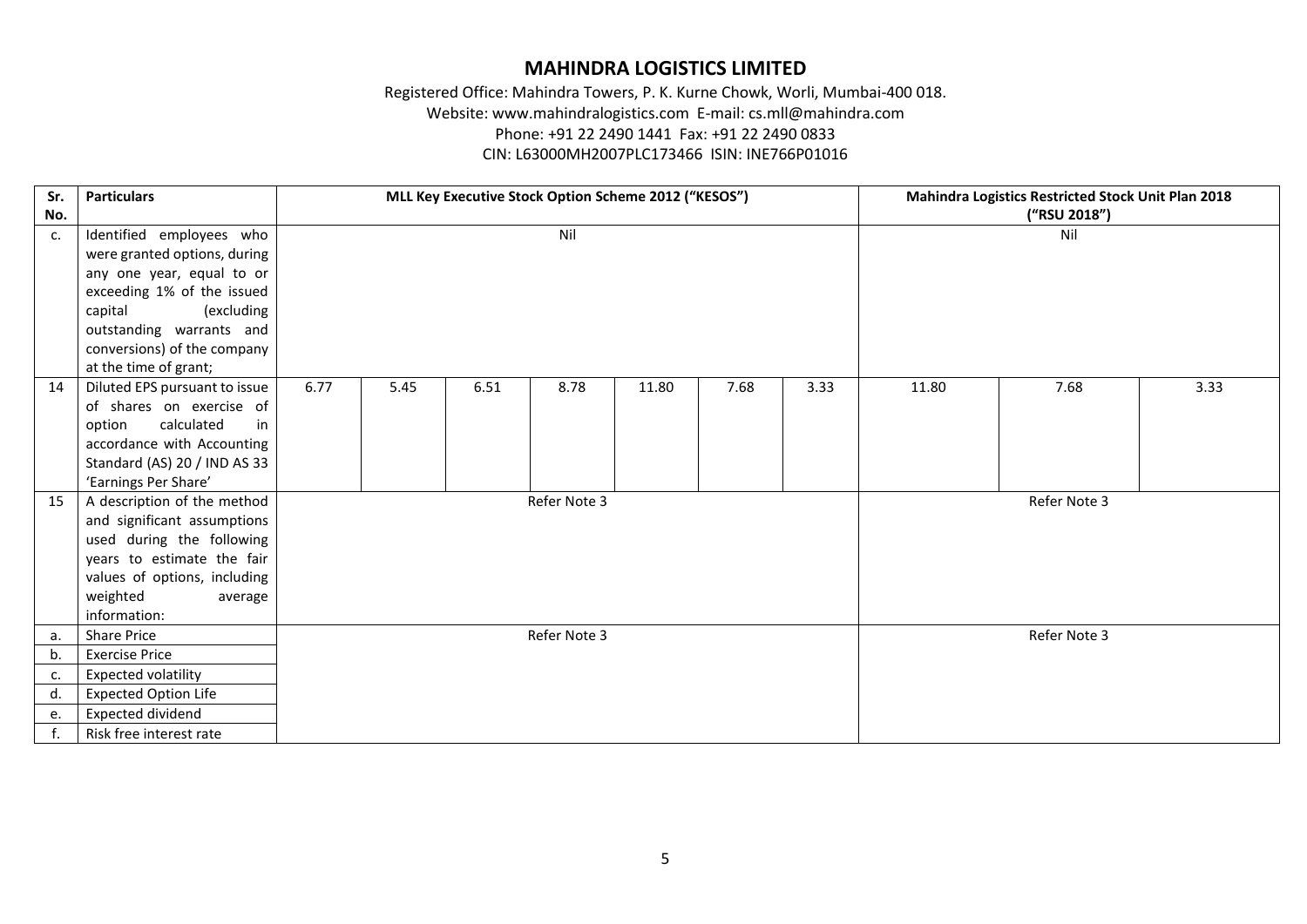Registered Office: Mahindra Towers, P. K. Kurne Chowk, Worli, Mumbai-400 018. Website: www.mahindralogistics.com E-mail: cs.mll@mahindra.com Phone: +91 22 2490 1441 Fax: +91 22 2490 0833 CIN: L63000MH2007PLC173466 ISIN: INE766P01016

| Sr. | <b>Particulars</b>             | MLL Key Executive Stock Option Scheme 2012 ("KESOS")                                         | <b>Mahindra Logistics Restricted Stock Unit Plan 2018</b>  |
|-----|--------------------------------|----------------------------------------------------------------------------------------------|------------------------------------------------------------|
| No. |                                |                                                                                              | ("RSU 2018")                                               |
| g.  | Any other inputs to model      | Refer note 3                                                                                 | Nil                                                        |
| h.  | The method used and the        | Black-Scholes Options Pricing Model. The assumptions are stated in note 3 below.             | Black-Scholes Options Pricing Model. The assumptions are   |
|     | assumptions<br>made<br>to      |                                                                                              | stated in note 3 below.                                    |
|     | incorporate the effects of     |                                                                                              |                                                            |
|     | expected early exercise        |                                                                                              |                                                            |
| ъ.  | How expected volatility was    | The expected volatility has been calculated entirely based on annual volatility of the stock | Refer Note 3                                               |
|     | determined, including an       | prices of peer companies, prior to the date of                                               |                                                            |
|     | explanation of the extent to   | grant, as the historical data of the Company is not available as the Company got listed on   |                                                            |
|     | which expected volatility was  | 10 <sup>th</sup> November, 2017                                                              |                                                            |
|     | based on historical volatility |                                                                                              |                                                            |
| ъ.  | Whether and how any other      | No other feature has been considered for fair valuation of options except as mentioned       | No other feature has been considered for fair valuation of |
|     | features of the option grant   | in Note 3 below.                                                                             | options except as mentioned                                |
|     | were incorporated into the     |                                                                                              | in this table at point (a) above.                          |
|     | measurement of fair value,     |                                                                                              |                                                            |
|     | such as a market condition     |                                                                                              |                                                            |

\* The terms of the vesting period were amended to enable accelerated vesting of stock options in July, 2017, which were earlier eligible for vesting in June, 2018

\*\* Figures for the year ended 31<sup>st</sup> March, 2016 have been restated as per IND AS to make them comparable with the figures for the year ended 31<sup>st</sup> March, 2017 and fair value method was used in the financial year 2016-17 to value the ESOP.

\$ KESOS is a pre-IPO ESOP Scheme of the Company shall be operational only to the extent of vesting. No fresh stock options have been granted under the said scheme post Initial Public Offer ("IPO") and no stock options shall be granted hereafter under the said scheme.

# Money realised towards exercise of 16,86,880 options was Rs. 42,098,602.68/-. 16,22,047 equity shares were converted from partly paid-up to fully paid – up.

#### **For and on behalf of the Board of Directors**

Dr. Anish Shah Chairman DIN: 02719429

Mumbai, June, 2021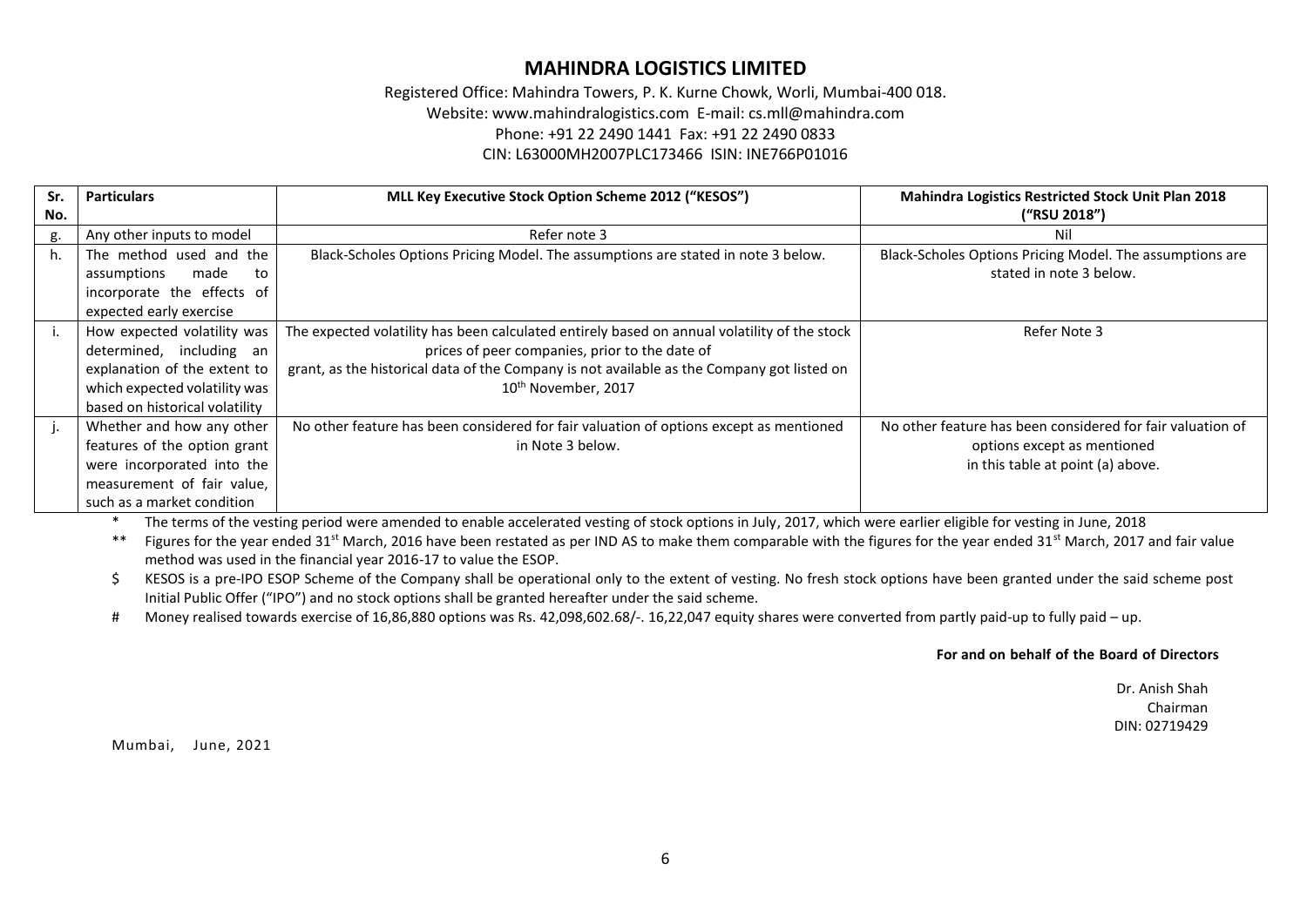## Registered Office: Mahindra Towers, P. K. Kurne Chowk, Worli, Mumbai-400 018. Website: www.mahindralogistics.com E-mail: cs.mll@mahindra.com Phone: +91 22 2490 1441 Fax: +91 22 2490 0833 CIN: L63000MH2007PLC173466 ISIN: INE766P01016

#### **Note 1: Grant to Senior Managerial Personnel (including Key Managerial Personnel) under KESOS:**

| Sr. | <b>Name</b>         | <b>Designation</b>                                                        | Number of options granted under KESOS |            |            |            |            |            |            |  |  |  |  |
|-----|---------------------|---------------------------------------------------------------------------|---------------------------------------|------------|------------|------------|------------|------------|------------|--|--|--|--|
| No. |                     |                                                                           | 2014-15                               | 2015-16*   | 2016-17**  | 2017-18*** | 2018-19    | 2019-20    | 2020-21    |  |  |  |  |
| 1.  | Pirojshaw Sarkari   | Chief Executive Officer (up to<br>30 <sup>th</sup> September, 2019)       | <b>NIL</b>                            | <b>NIL</b> | <b>NIL</b> | 26,851     | <b>NIL</b> | Nil        | Nil        |  |  |  |  |
| 2.  | Sushil Rathi        | Chief Operating Officer -<br>Transportation<br>and<br>Procurement         | <b>NIL</b>                            | <b>NIL</b> | <b>NIL</b> | 11,370     | <b>NIL</b> | <b>NIL</b> | <b>NIL</b> |  |  |  |  |
| 3.  | Vibhu Manya         | Sr. Vice President - Electric<br>Mobility                                 | <b>NIL</b>                            | <b>NIL</b> | <b>NIL</b> | <b>NIL</b> | <b>NIL</b> | <b>NIL</b> | <b>NIL</b> |  |  |  |  |
| 4.  | Rama Malik          | Vice President - Consumer<br><b>Business</b>                              | <b>NIL</b>                            | <b>NIL</b> | 31,436     | 27,142     | <b>NIL</b> | <b>NIL</b> | <b>NIL</b> |  |  |  |  |
| 5.  | Huafreed Nasarwanji | Vice President - Sales &<br>Marketing                                     | <b>NIL</b>                            | <b>NIL</b> | <b>NIL</b> | 26,792     | <b>NIL</b> | <b>NIL</b> | <b>NIL</b> |  |  |  |  |
| 6.  | Prasanna Pahade     | Vice President - M&M Auto &<br><b>Engineering Business</b>                | <b>NIL</b>                            | <b>NIL</b> | <b>NIL</b> | <b>NIL</b> | <b>NIL</b> | <b>NIL</b> | <b>NIL</b> |  |  |  |  |
| 7.  | Rajesh Shetty       | Vice President - Operational<br>Excellence                                | <b>NIL</b>                            | <b>NIL</b> | <b>NIL</b> | <b>NIL</b> | <b>NIL</b> | <b>NIL</b> | <b>NIL</b> |  |  |  |  |
| 8.  | Kamal Kapoor#       | President<br>Vice<br>$\overline{\phantom{0}}$<br>Transportation           | <b>NIL</b>                            | 21,280     | <b>NIL</b> | 28,066     | <b>NIL</b> | <b>NIL</b> | <b>NIL</b> |  |  |  |  |
| 9.  | Mehernosh Mehta^    | Vice President - HR                                                       | <b>NIL</b>                            | <b>NIL</b> | <b>NIL</b> | 53,825     | <b>NIL</b> | <b>NIL</b> | <b>NIL</b> |  |  |  |  |
| 10  | Yogesh Patel        | <b>Chief Financial Officer</b><br>(w.e.f 1 <sup>st</sup> September, 2018) | <b>NIL</b>                            | <b>NIL</b> | <b>NIL</b> | <b>NIL</b> | <b>NIL</b> | <b>NIL</b> | <b>NIL</b> |  |  |  |  |
| 11. | Nikhil Nayak*       | Chief Financial Officer (up to<br>30 <sup>th</sup> August, 2018)          | <b>NIL</b>                            | <b>NIL</b> | <b>NIL</b> | 18,533     | <b>NIL</b> | <b>NIL</b> | <b>NIL</b> |  |  |  |  |

*\* Exercise price per share Rs. 44.30 # Ceased to be employee effective 8 March 2021*

*\*\* Exercise price per share Rs. 52.76 ^ Ceased to be employee effective 30 March 2021*

*\*\*\* Exercise price per share Rs. 87.28 \* Ceased to be employee effective 30 August 2018*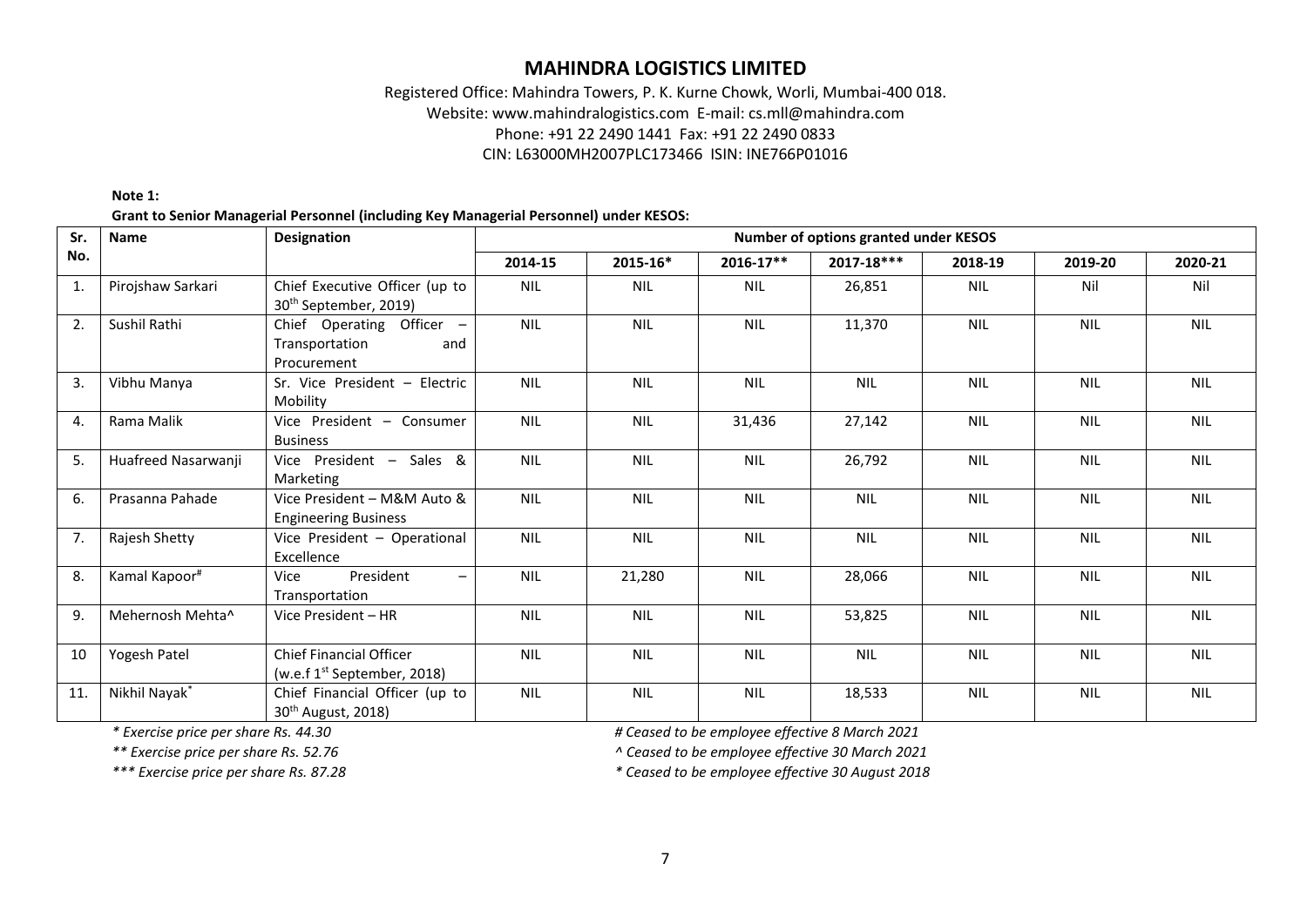### Registered Office: Mahindra Towers, P. K. Kurne Chowk, Worli, Mumbai-400 018. Website: www.mahindralogistics.com E-mail: cs.mll@mahindra.com Phone: +91 22 2490 1441 Fax: +91 22 2490 0833 CIN: L63000MH2007PLC173466 ISIN: INE766P01016

**Note 2:** 

**Grant to employees who receives a grant in any one year of option amounting to 5% or more of options granted during that year under KESOS:**

| Sr.<br>No.     | Name                           | <b>Designation</b>                      | Numb of<br>options<br>granted in<br>2014-15 | Number of<br>options<br>granted in<br>2015-16 | <b>Number of</b><br>options<br>granted in<br>2016-17 | Number of<br>options<br>granted in<br>2017-18 | Number of<br>options<br>granted in<br>2018-19 | Number of<br>options<br>granted in<br>2019-20 and<br>2020-21 | <b>Exercise Price</b><br>per share     |
|----------------|--------------------------------|-----------------------------------------|---------------------------------------------|-----------------------------------------------|------------------------------------------------------|-----------------------------------------------|-----------------------------------------------|--------------------------------------------------------------|----------------------------------------|
| $\mathbf{1}$   | Gulam Taha Khalid <sup>^</sup> | Deputy General Manager                  | <b>NIL</b>                                  | 29,786                                        | <b>NIL</b>                                           | <b>NIL</b>                                    | <b>NIL</b>                                    | <b>NIL</b>                                                   | 44.30                                  |
| $\overline{2}$ | Jayant Chitnis^                | <b>General Manager</b>                  | <b>NIL</b>                                  | 32,919                                        | <b>NIL</b>                                           | <b>NIL</b>                                    | <b>NIL</b>                                    | <b>NIL</b>                                                   | 44.30                                  |
| 3              | Amit Kamat                     | <b>General Manager</b>                  | <b>NIL</b>                                  | 59,962                                        | <b>NIL</b>                                           | 23,824                                        | <b>NIL</b>                                    | <b>NIL</b>                                                   | 2017-18:<br>87.28<br>2015-16:<br>44.30 |
| $\overline{4}$ | Shrikant Tukaram Nikam         | <b>General Manager</b>                  | <b>NIL</b>                                  | <b>NIL</b>                                    | <b>NIL</b>                                           | 28,170                                        | <b>NIL</b>                                    | <b>NIL</b>                                                   | 87.28                                  |
| 5              | Ankur Singhai                  | <b>General Manager</b>                  | <b>NIL</b>                                  | $27,191*$                                     | <b>NIL</b>                                           | 27,468                                        | <b>NIL</b>                                    | <b>NIL</b>                                                   | 2017-18:<br>87.28<br>2015-16:<br>44.30 |
| 6              | Neeraj Balani^                 | Vice President -Business<br>Development | <b>NIL</b>                                  | 58,979                                        | Nil                                                  | 23,925                                        | <b>NIL</b>                                    | <b>NIL</b>                                                   | 2017-18:<br>87.28<br>2015-16:<br>44.30 |

*\*ESOP's granted was less than 5% of total grant in the year.*

*^ no longer employee of the Company*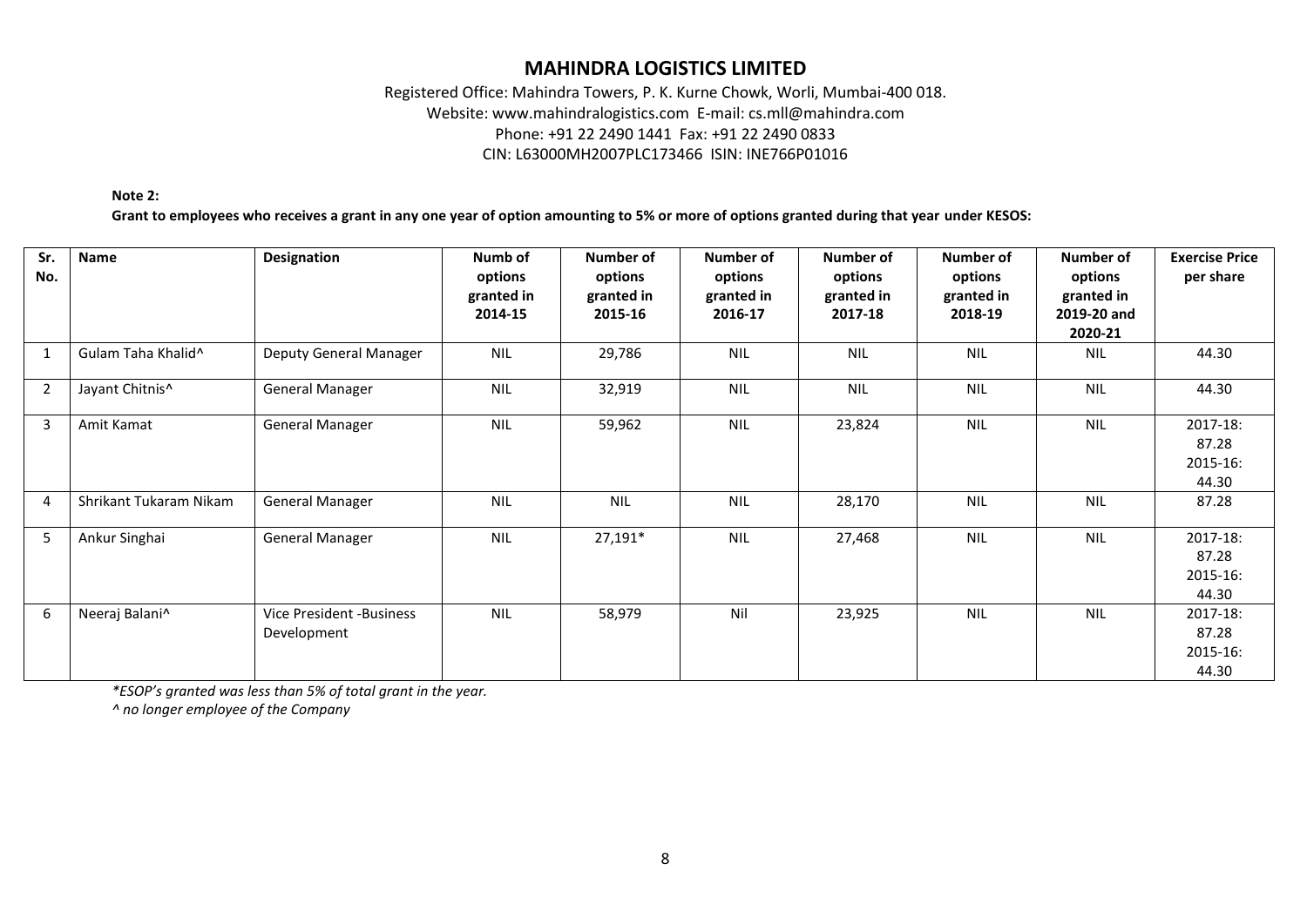### Registered Office: Mahindra Towers, P. K. Kurne Chowk, Worli, Mumbai-400 018. Website: www.mahindralogistics.com E-mail: cs.mll@mahindra.com Phone: +91 22 2490 1441 Fax: +91 22 2490 0833 CIN: L63000MH2007PLC173466 ISIN: INE766P01016

#### **Note 3:**

A description of the method and significant assumptions used during the following years to estimate the fair values of options, including weighted average values of information **under KESOS**, namely:

| <b>Grant Date</b> |        | Grant 1 - (Date: 25 <sup>th</sup> June, 2012) |        |          |        |        | Grant 2 - (Date: 2 <sup>nd</sup> November, 2012) |          |            |        | Grant 3 - (Date: 14 <sup>th</sup> October, 2013) |          |        | Grant 4 -      |        | Grant 5 -          | Grant 6 -    |
|-------------------|--------|-----------------------------------------------|--------|----------|--------|--------|--------------------------------------------------|----------|------------|--------|--------------------------------------------------|----------|--------|----------------|--------|--------------------|--------------|
|                   |        |                                               |        |          |        |        |                                                  |          |            |        |                                                  |          |        | (Date: $27th$  |        | (Date: 3rd August, | (Date: $8th$ |
|                   |        |                                               |        |          |        |        |                                                  |          |            |        |                                                  |          |        | October, 2015) |        | 2016)              | July, 2017)  |
| Particulars       | 2018   | 2017                                          | 2016   | 2015     | 2018   | 2017   | 2016                                             | 2015     | 2018       | 2017   | 2016                                             | 2015     | 2018   | 2017           | 2018   | 2017               | 2018         |
| Share price       | 13.90  | 13.90                                         | 13.90  | 13.90    | 13.90  | 13.90  | 13.90                                            | 13.90    | 23.38      | 23.38  | 23.38                                            | 23.38    | 44.30  | 44.30          | 52.76  | 52.76              | 87.28        |
| Exercise price    | 13.90  | 13.90                                         | 13.90  | 13.90    | 13.90  | 13.90  | 13.90                                            | 13.90    | 23.38      | 23.38  | 23.38                                            | 23.38    | 44.30  | 44.30          | 52.76  | 52.76              | 87.28        |
| Expected          | 38.88% | 38.88%                                        | 38.88% | 35.35%   | 38.88% | 38.88% | 38.88%                                           | 35.35%   | 52.62%     | 52.62% | 52.62%                                           | 52.62%   | 54.03% | 54.03%         | 76.78% | 76.78%             | 58.27%       |
| volatility        |        |                                               |        |          |        |        |                                                  |          |            |        |                                                  |          |        |                |        |                    |              |
| (weighted-        |        |                                               |        |          |        |        |                                                  |          |            |        |                                                  |          |        |                |        |                    |              |
| average)          |        |                                               |        |          |        |        |                                                  |          |            |        |                                                  |          |        |                |        |                    |              |
| Expected life /   | 9.02   | 9.02                                          | 9.02   | $1.60 -$ | 8.66   | 8.66   | 8.66                                             | $1.25 -$ | 7.69       | 7.69   | 7.69                                             | $1.30 -$ | 5.83   | 5.83           | 4.91   | 4.91               | 4.00         |
| Option Life       |        |                                               |        | 4.94     |        |        |                                                  | 4.58     |            |        |                                                  | 3.63     |        |                |        |                    |              |
| (weighted-        |        |                                               |        |          |        |        |                                                  |          |            |        |                                                  |          |        |                |        |                    |              |
| average)          |        |                                               |        |          |        |        |                                                  |          |            |        |                                                  |          |        |                |        |                    |              |
| Expected          | 0.00%  | 0.00%                                         | 0.00%  | 0.00%    | 0.00%  | 0.00%  | 0.00%                                            | 0.00%    | 0.00%      | 0.00%  | 0.00%                                            | 0.00%    | 0.00%  | 0.00%          | 0.00%  | 0.00%              | 0.00%        |
| dividends         |        |                                               |        |          |        |        |                                                  |          |            |        |                                                  |          |        |                |        |                    |              |
| Risk-free         | 8.12%  | 8.12%                                         | 8.12%  | 8.12%    | 8.54%  | 8.54%  | 8.54%                                            | 7.95%-   | 9.14%      | 9.14%  | 9.14%                                            | 8.68%    | 8.19%  | 8.19%          | 7.26%  | 7.26%              | 6.72%        |
| interest          |        |                                               |        |          |        |        |                                                  | 7.96%    |            |        |                                                  |          |        |                |        |                    |              |
| rate (based on    |        |                                               |        |          |        |        |                                                  |          |            |        |                                                  |          |        |                |        |                    |              |
| government        |        |                                               |        |          |        |        |                                                  |          |            |        |                                                  |          |        |                |        |                    |              |
| bonds)            |        |                                               |        |          |        |        |                                                  |          |            |        |                                                  |          |        |                |        |                    |              |
| Any other         |        |                                               |        |          |        |        |                                                  |          | <b>NIL</b> |        |                                                  |          |        |                |        |                    |              |
| inputs to         |        |                                               |        |          |        |        |                                                  |          |            |        |                                                  |          |        |                |        |                    |              |
| model             |        |                                               |        |          |        |        |                                                  |          |            |        |                                                  |          |        |                |        |                    |              |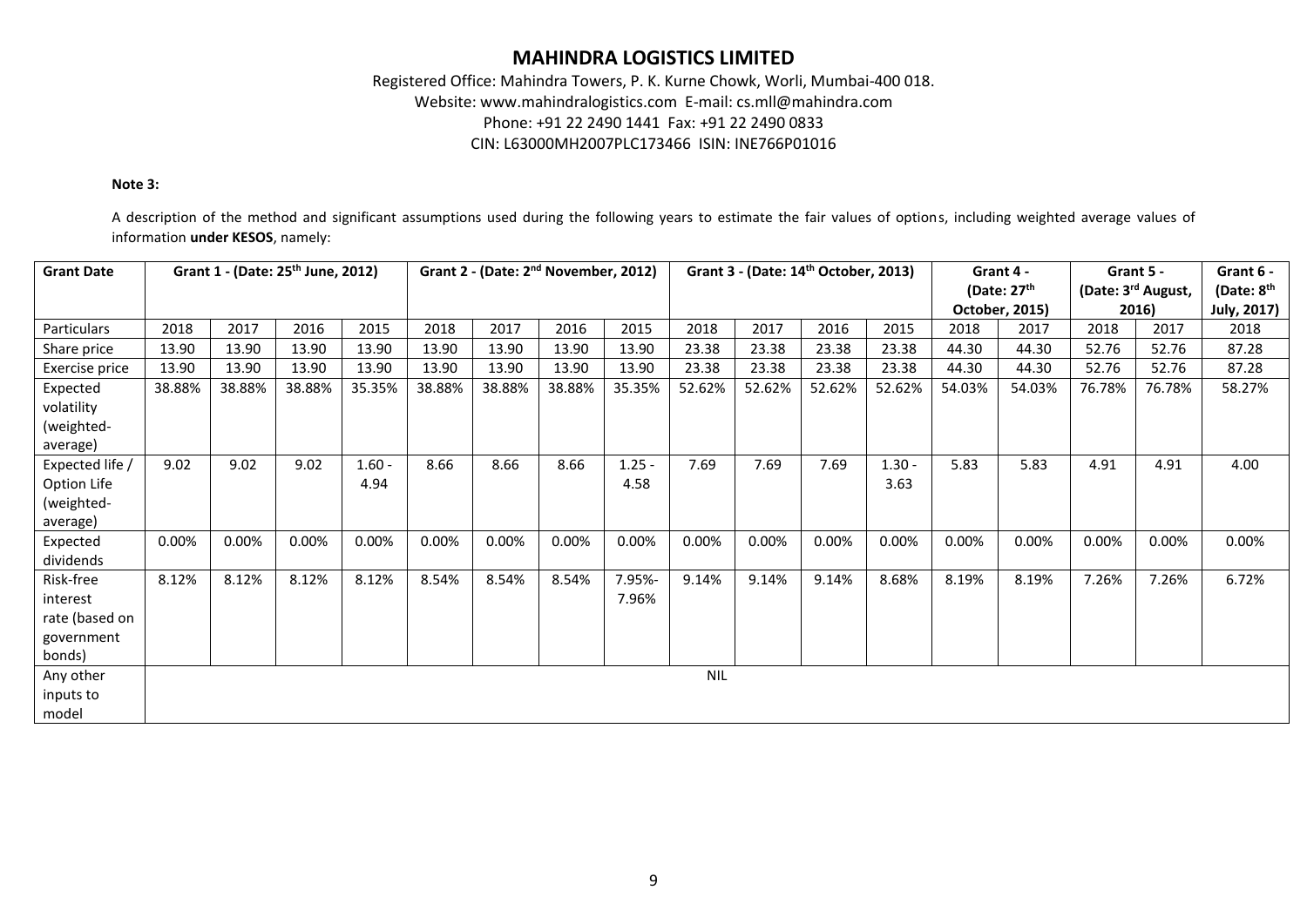### Registered Office: Mahindra Towers, P. K. Kurne Chowk, Worli, Mumbai-400 018. Website: www.mahindralogistics.com E-mail: cs.mll@mahindra.com Phone: +91 22 2490 1441 Fax: +91 22 2490 0833 CIN: L63000MH2007PLC173466 ISIN: INE766P01016

A description of the method and significant assumptions used during the following years to estimate the fair values of options, including weighted average values of information **under RSU 2018**, namely:

| <b>Particulars/Grant Date</b>                                                                                                                                 |        | Grant-1<br>1 <sup>st</sup> November, 2018 |        |        | Grant-2<br>4 <sup>th</sup> November, 2019                                |        | Grant-3<br>1 <sup>st</sup> February,                                                     | Grant-4<br>4 <sup>th</sup> February,                                                                                                                                                                    | Grant-5<br>29th July, 2020                                                                                                       | Grant-6<br>30 <sup>th</sup> July, |  |  |
|---------------------------------------------------------------------------------------------------------------------------------------------------------------|--------|-------------------------------------------|--------|--------|--------------------------------------------------------------------------|--------|------------------------------------------------------------------------------------------|---------------------------------------------------------------------------------------------------------------------------------------------------------------------------------------------------------|----------------------------------------------------------------------------------------------------------------------------------|-----------------------------------|--|--|
|                                                                                                                                                               |        |                                           |        |        |                                                                          |        | 2020                                                                                     | 2020                                                                                                                                                                                                    |                                                                                                                                  | 2020                              |  |  |
| Share price at grant date                                                                                                                                     | 378.25 | 378.25                                    | 378.25 | 378.25 | 378.25                                                                   | 378.25 | 378.25                                                                                   | 404.15                                                                                                                                                                                                  | 292.35                                                                                                                           | 288.90                            |  |  |
| Exercise price                                                                                                                                                | 10.00  | 10.00                                     | 10.00  | 10.00  | 10.00                                                                    | 10.00  | 10.00                                                                                    | 10.00                                                                                                                                                                                                   | 10.00                                                                                                                            | 10.00                             |  |  |
| <b>Expected volatility</b><br>(weighted-average)                                                                                                              | 29.09% | 29.09%                                    | 29.09% | 29.09% | 29.09%                                                                   | 29.09% | 29.09%                                                                                   | 31.49%                                                                                                                                                                                                  | 20.94%                                                                                                                           | 21.03%                            |  |  |
| Expected life / Option Life<br>(weighted-average)                                                                                                             | 2.00   | 2.65                                      | 3.65   | 2.00   | 2.70                                                                     | 3.70   | 2.25                                                                                     | 2.00                                                                                                                                                                                                    | 2.00                                                                                                                             | 2.00                              |  |  |
| Expected dividends yield                                                                                                                                      | 0.44%  | 0.44%                                     | 0.44%  | 0.44%  | 0.44%                                                                    | 0.44%  | 0.44%                                                                                    | 0.44%                                                                                                                                                                                                   | 0.55%                                                                                                                            | 0.55%                             |  |  |
| Risk-free interest rate<br>(based on government<br>bonds)                                                                                                     | 5.83%  | 5.95%                                     | 6.24%  | 5.83%  | 5.96%                                                                    | 6.25%  | 5.88%                                                                                    | 5.85%                                                                                                                                                                                                   | 4.07% to 4.65%                                                                                                                   | 5.16%                             |  |  |
| How expected volatility<br>was determined, including<br>an explanation of the<br>extent to which expected<br>volatility was based on<br>historical volatility |        |                                           |        |        | the period from<br>$1st$ November, 2018 – 4 <sup>th</sup> November, 2019 |        | The expected volatility has been calculated entirely based on the stock price on NSE for | The expected<br>volatility has<br>been calculated<br>entirely based<br>on the stock<br>price on NSE for<br>the period from<br>4 <sup>th</sup> February,<br>2019 to<br>4 <sup>th</sup> February,<br>2020 | Expected volatility has been<br>based on an evaluation of annual<br>volatility of peer group prevailing<br>in the year of grant. |                                   |  |  |
| Any other inputs to model                                                                                                                                     |        |                                           |        |        |                                                                          |        | <b>NIL</b>                                                                               |                                                                                                                                                                                                         |                                                                                                                                  |                                   |  |  |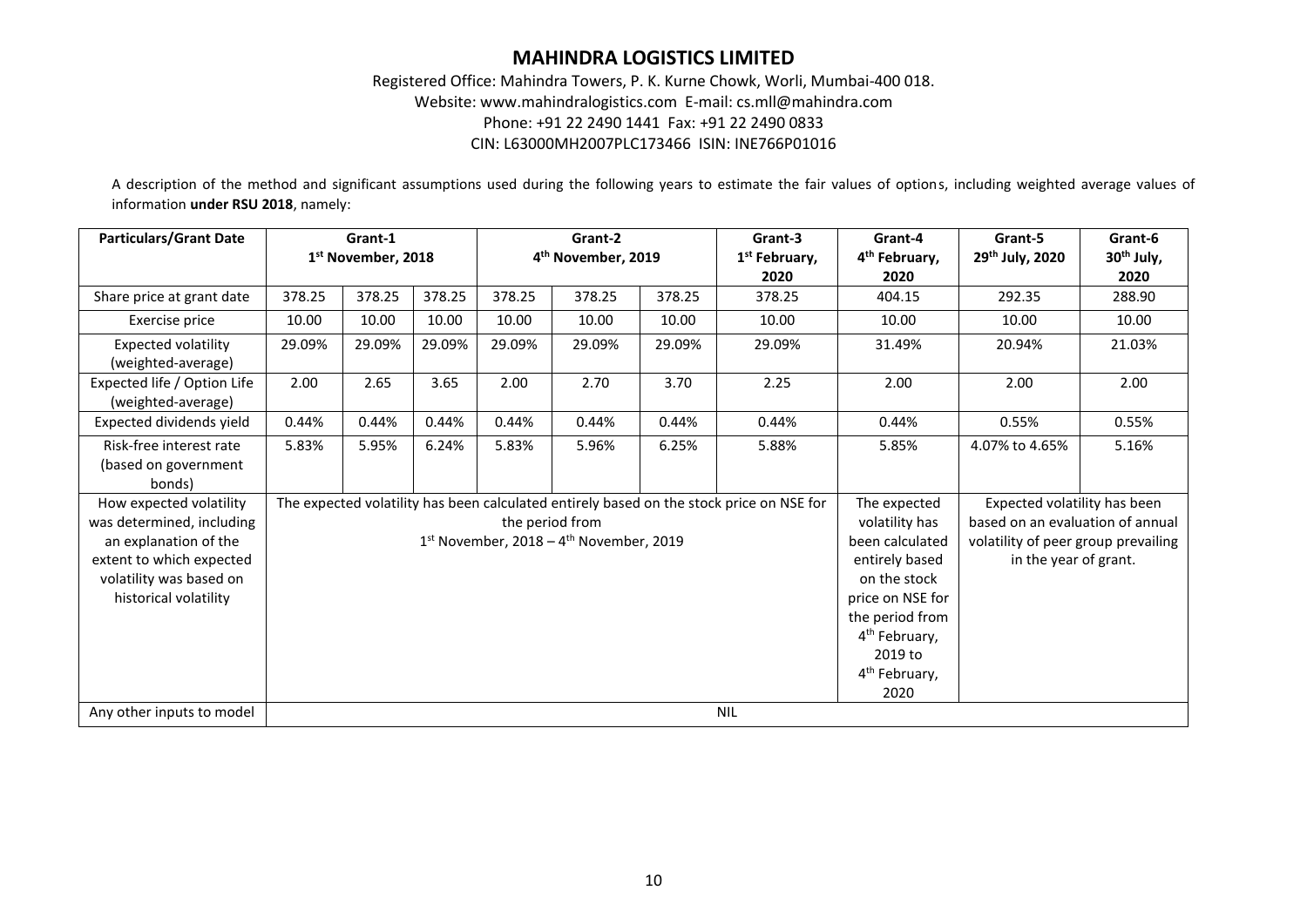### Registered Office: Mahindra Towers, P. K. Kurne Chowk, Worli, Mumbai-400 018. Website: www.mahindralogistics.com E-mail: cs.mll@mahindra.com Phone: +91 22 2490 1441 Fax: +91 22 2490 0833 CIN: L63000MH2007PLC173466 ISIN: INE766P01016

#### **Note 4:**

Weighted average exercise prices and the weighted average fair values of options whose exercise price either equals or exceeds or is less than the market price of the stock for RSUs:

| <b>RSUs Grant Date</b>          | <b>Number of RSUs</b> | <b>Exercise price/weighted</b> | Weighted-average |
|---------------------------------|-----------------------|--------------------------------|------------------|
|                                 |                       | average exercise price (Rs.)   | Fair value (Rs.) |
| 04 <sup>th</sup> November, 2019 | 36,105                | 10.00                          | 366.06           |
| 04 <sup>th</sup> November, 2019 | 36,104                | 10.00                          | 365.36           |
| 04 <sup>th</sup> November, 2019 | 36,104                | 10.00                          | 364.31           |
| 04 <sup>th</sup> November, 2019 | 6,666                 | 10.00                          | 366.06           |
| 04 <sup>th</sup> November, 2019 | 6,666                 | 10.00                          | 365.31           |
| 04 <sup>th</sup> November, 2019 | 6,668                 | 10.00                          | 364.26           |
| 01 <sup>st</sup> February, 2020 | 40,000                | 10.00                          | 365.80           |
| 04th February, 2020             | 12,000                | 10.00                          | 391.74           |
| 29th July, 2020                 | 20,550                | 10.00                          | 279.95           |
| 29th July, 2020                 | 20,537                | 10.00                          | 278.98           |
| 30 <sup>th</sup> July, 2020     | 2,00,000              | 10.00                          | 273.47           |

#### **Note 5:**

Grant to Senior Managerial Personnel (including Key Managerial Personnel) under RSU 2018 as on 31<sup>st</sup> March, 2021:

| Sr. No. | Name of RSU Grantee    | Designation                                                       | Number of RSUs granted under RSU 2018 |                          |                          |  |  |
|---------|------------------------|-------------------------------------------------------------------|---------------------------------------|--------------------------|--------------------------|--|--|
|         |                        |                                                                   | (exercise price of Rs. 10/-)          |                          |                          |  |  |
|         |                        |                                                                   | <b>During FY 2018-19</b>              | <b>During FY 2019-20</b> | <b>During FY 2020-21</b> |  |  |
|         | Rampraveen Swaminathan | Managing Director & CEO                                           |                                       | 72,375                   | 2,00,000                 |  |  |
|         | Pirojshaw Sarkari      | Chief Executive Officer (up to 30 <sup>th</sup> September, 2019^) | 76,182                                |                          |                          |  |  |
| 3       | Vibhu Manya            | Sr. Vice President - Electric Mobility Services                   | 50,384                                |                          |                          |  |  |
|         |                        | (up to $15^{th}$ January, 2021)                                   |                                       |                          |                          |  |  |
| 4       | Yogesh Patel           | <b>Chief Financial Officer</b>                                    | 49,484                                |                          |                          |  |  |
|         | Sushil Rathi           | Chief Operating Officer - Transportation and Procurement          | 40,481                                |                          |                          |  |  |
|         |                        | & Chief Executive - Lords Freight                                 |                                       |                          |                          |  |  |
| 6       | Rajesh Shetty          | Vice President - Operational Excellence                           | 18,264                                | 10,323                   |                          |  |  |
|         | Mehernosh Mehta        | Vice President - Human Resources                                  | 27,966                                | $\overline{\phantom{a}}$ |                          |  |  |